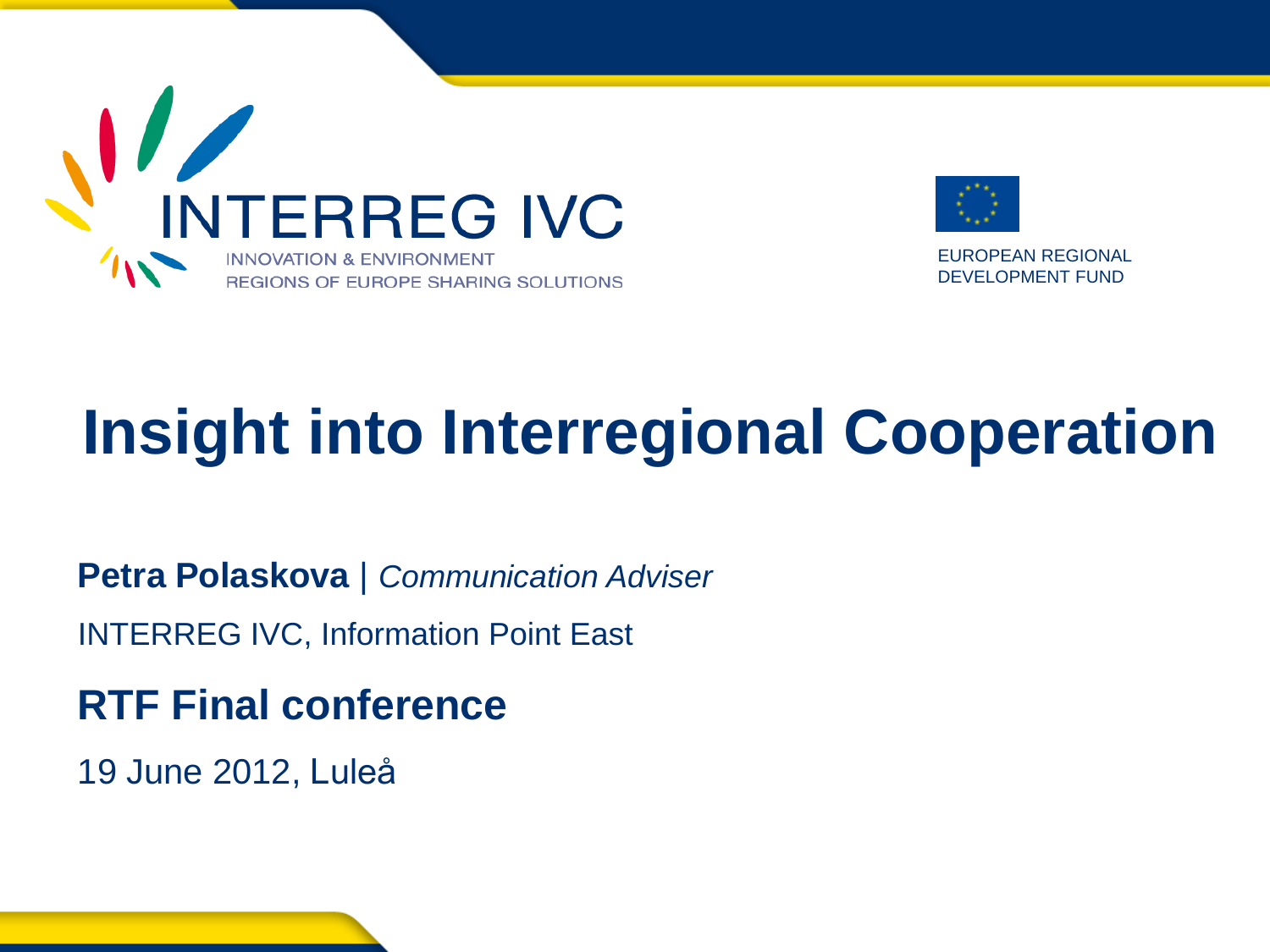



- 1. Programme context
- 2. Programme state of play
- 3. The RTF project
- 4. Future of interregional cooperation

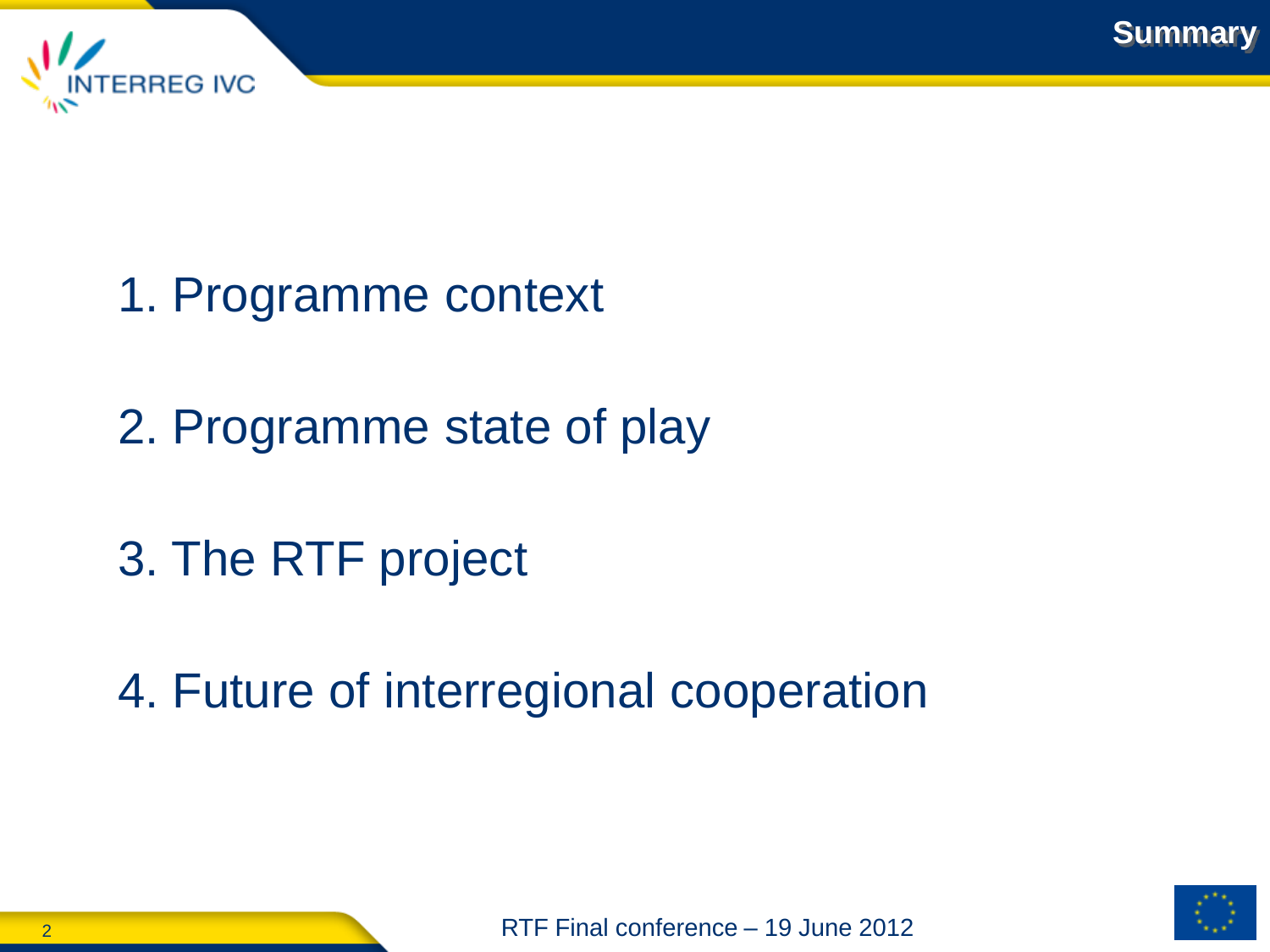

#### **Eligible area:**

**NTERREG IVC** 

- EU 27
- Switzerland & Norway
- **ERDF funding:** € 302 m

#### **2 priorities**

- Innovation & knowledge economy
- Environment and risk prevention

#### **2 types of interventions**

- Regional Initiative Project
- Capitalisation Project



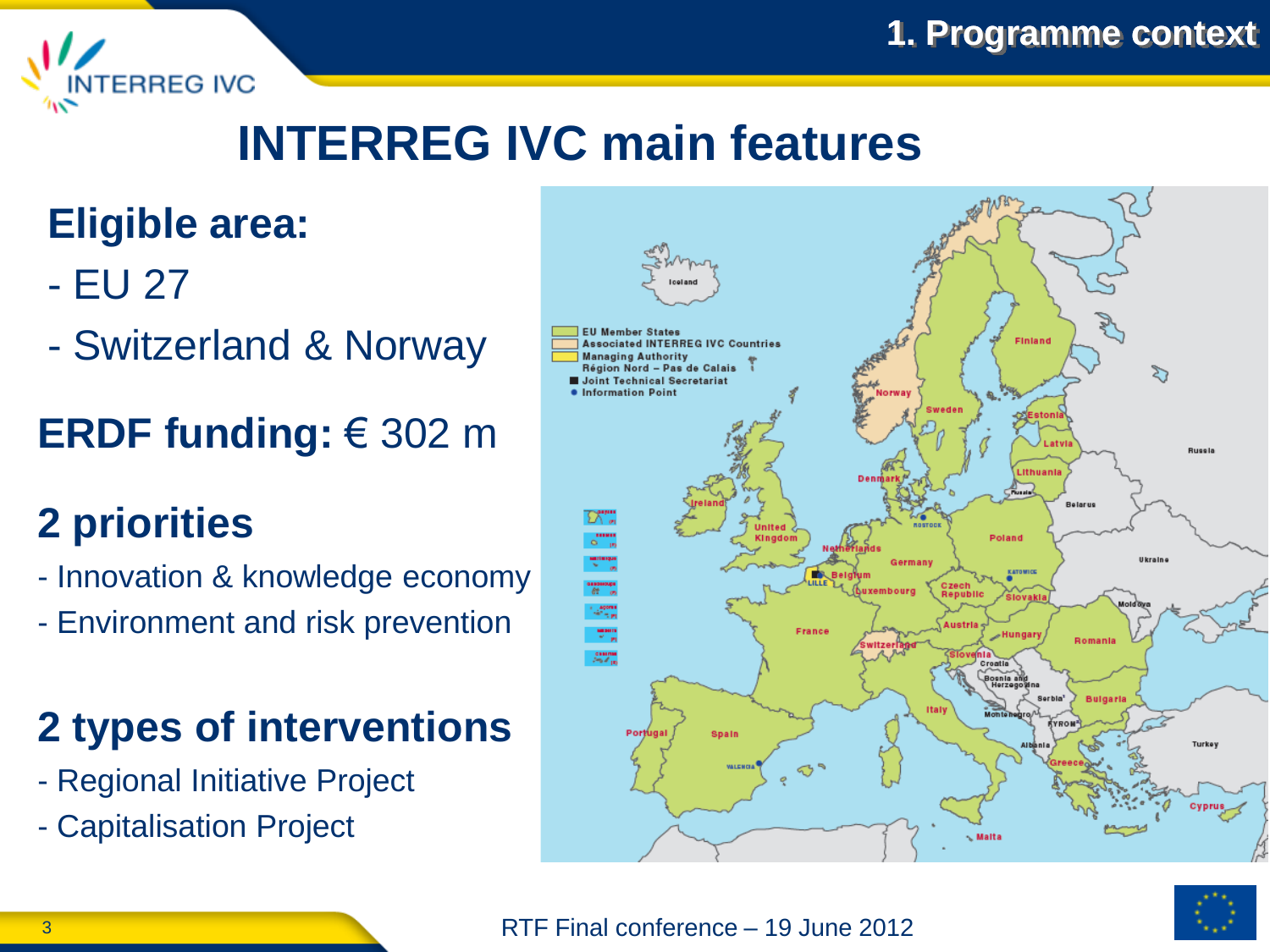



#### **Overall objective**

#### to improve

#### **the effectiveness of regional development policies**

by

enabling **exchange of experiences** and knowledge matching less experienced and more advanced regions

in the fields of

**Innovation and the knowledge economy** **Environment and risk prevention**

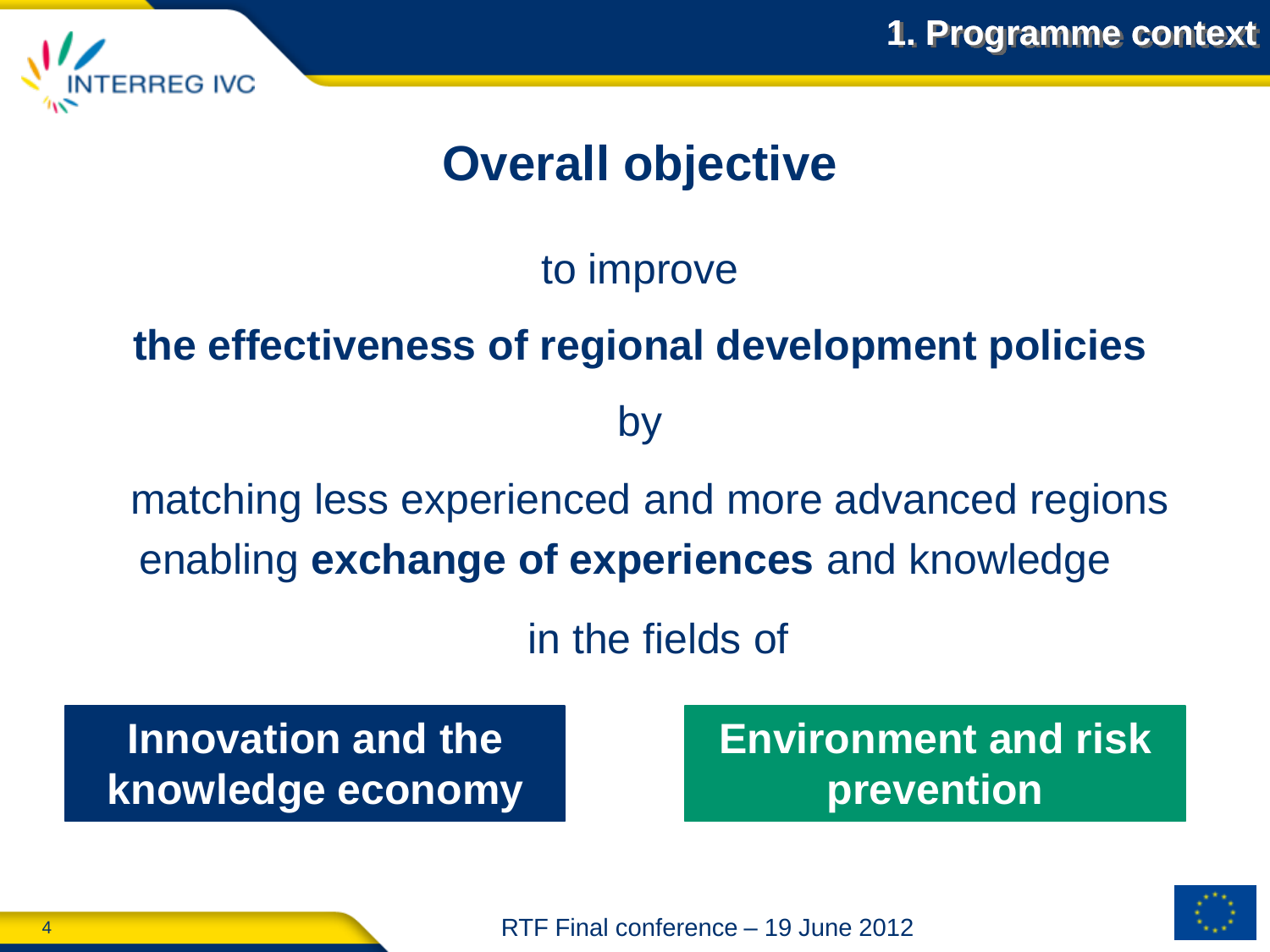

**2. Programme state of play**

#### **Approved projects**

**204** projects



#### **ALL funds (302 M€) committed**



- Innovation, research and technology development
- **Entrepreneurship and SME<sub>s</sub>**
- Information Society
- Employment, human capital and education



- Natural and technological risks
- Water management
- Waste management
- Biodiversity and preservation of natural heritage
- **Energy and sustainable** transport
- **Cultural heritage and** landscape

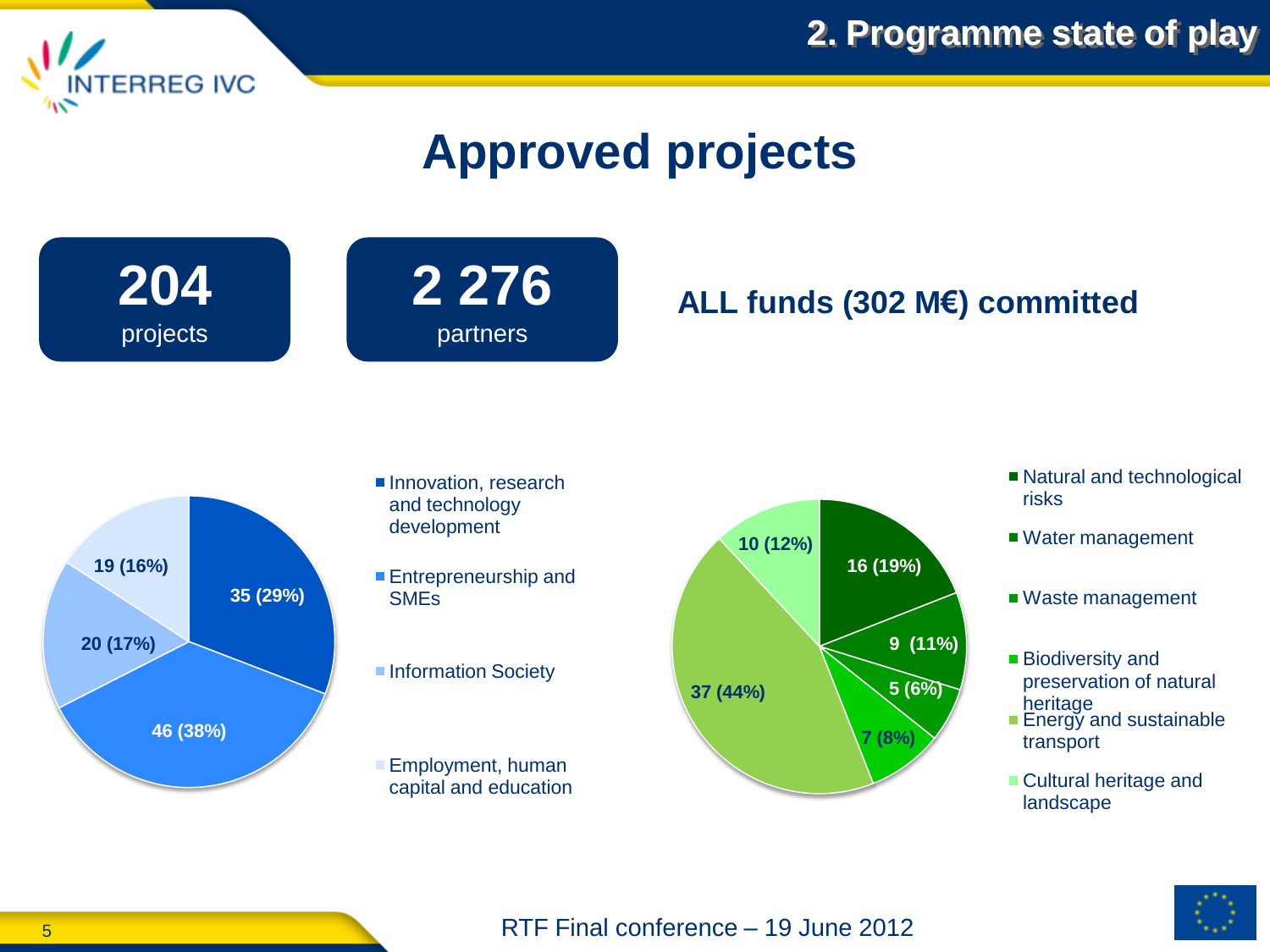

**2. Programme state of play**

#### **Project partners per country – all calls**



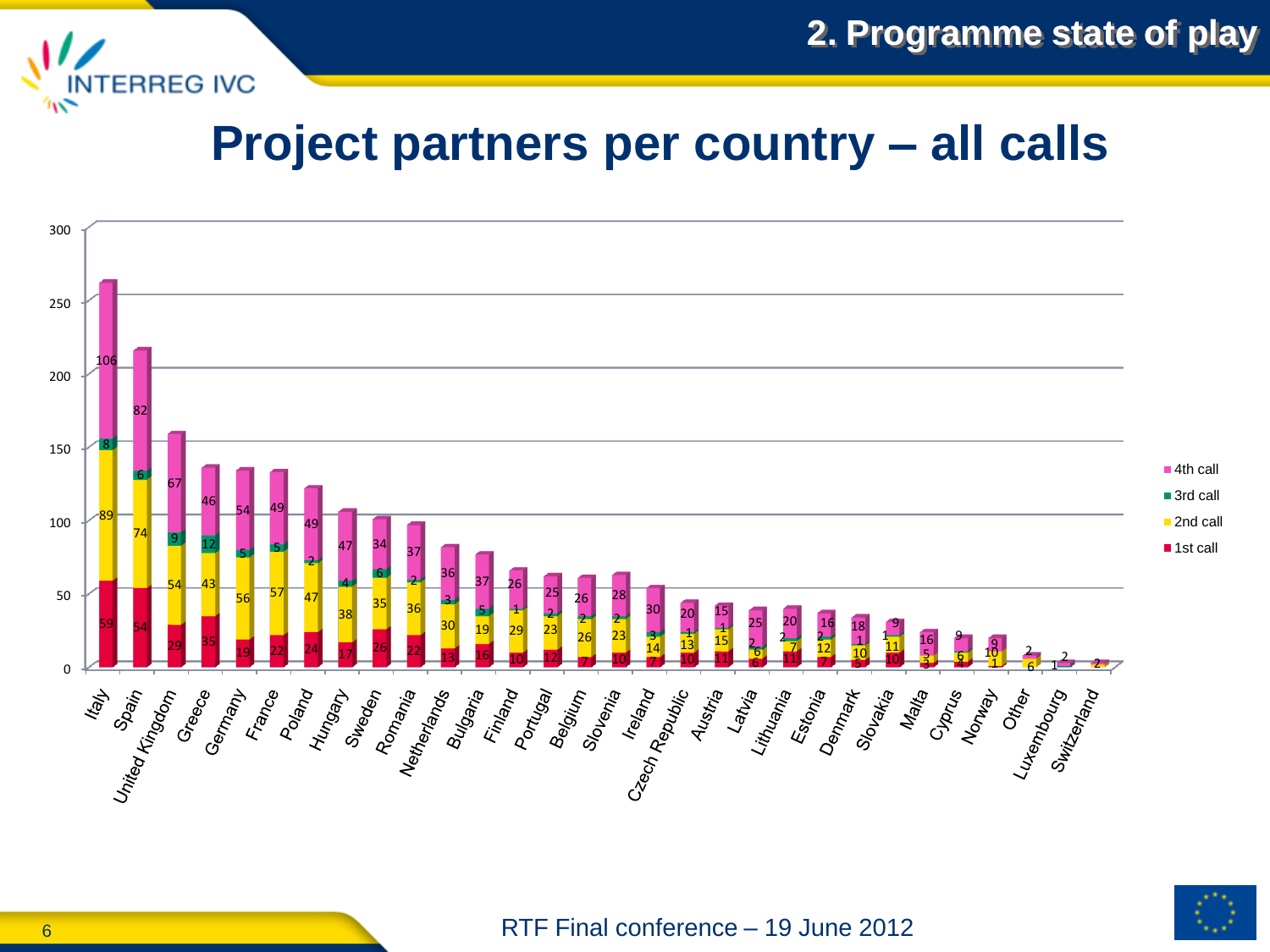

#### **Programme Capitalisation**

To better **exploit projects results** for the benefit of local and regional authorities in Europe

Experienced thematic experts will analyse the projects in order to

- identify synergies & complementarities
- discover innovative approaches & make them available to all EU regions
- draw policy recommendations for national & EU levels

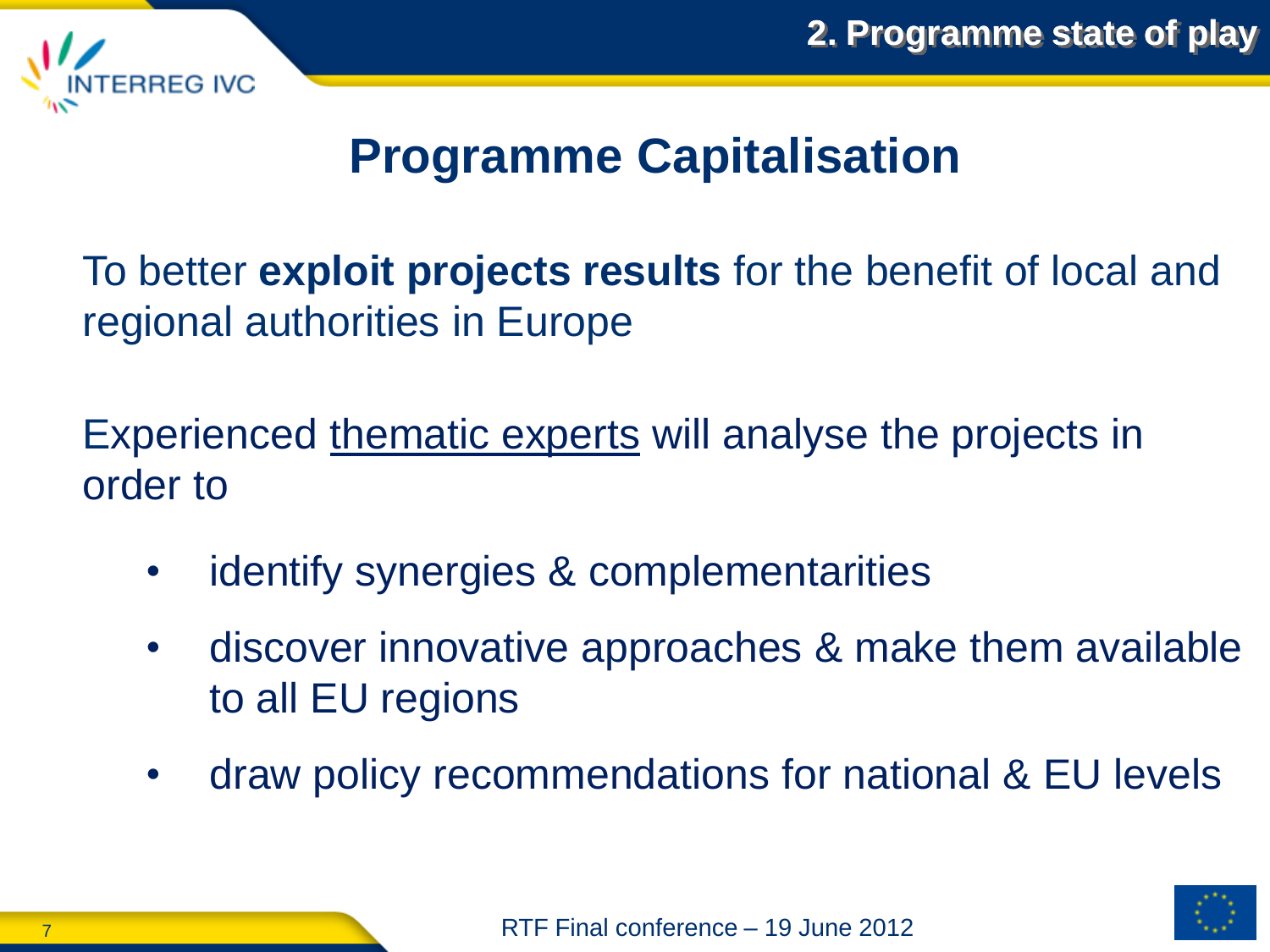# **12 capitalisation topics 106 projects**

#### **Priority 1 Priority 2**

**ERREG IVC** 

- 1. Innovation capacity of SMEs **8**
- 2. Innovation Systems **9**  (triple helix & open innovation)
- 3. Eco-innovation **7**
- 4. Creative industries **10**
- 5. Entrepreneurship **9**
- 6. E-government services **6**
- **7. Demographic change – 9**
- 8. Rural development **8**

- 1. Climate change **7**
- 2. Energy efficiency **13**
- 3. Renewable energy **6**
- 4. Sustainable public transport **14**

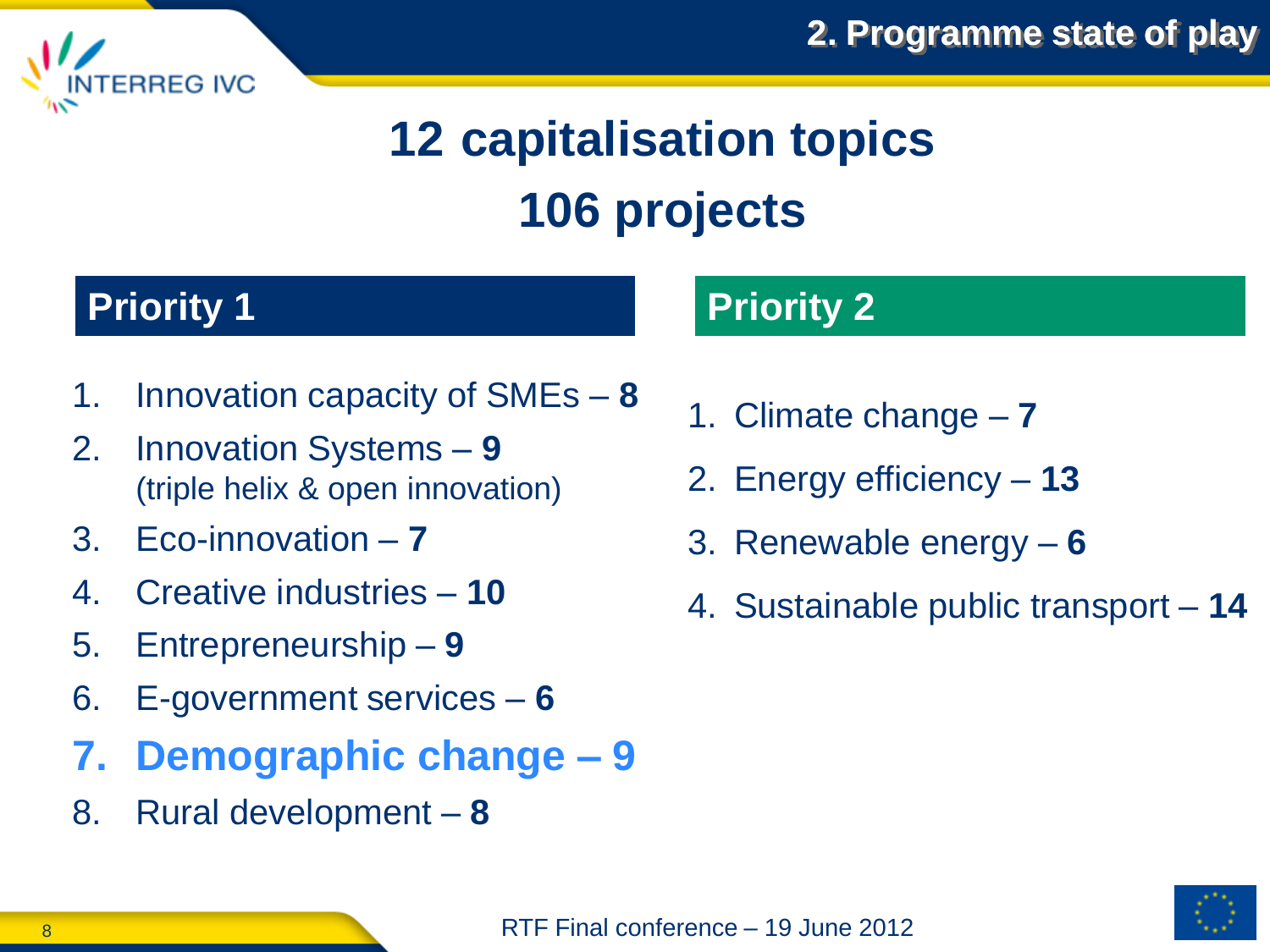

#### **Timeline of implementation**

| <b>Date</b>             | <b>Activity</b>                                                                                          |
|-------------------------|----------------------------------------------------------------------------------------------------------|
| April – June 2010       | Experiment in programme capitalisation in subtheme:<br>"Innovation, research and technology development" |
| <b>June 2011</b>        | MC decision for thematic programme capitalisation                                                        |
| March - June 2012       | Selection and contracting of external topic experts                                                      |
| <b>July 2012</b>        | Briefing of external topic experts & start of data<br>collection                                         |
| October - November 2012 | Thematic workshops with projects                                                                         |
| Spring 2013             | Annual topic reports/ publication/ presentations                                                         |

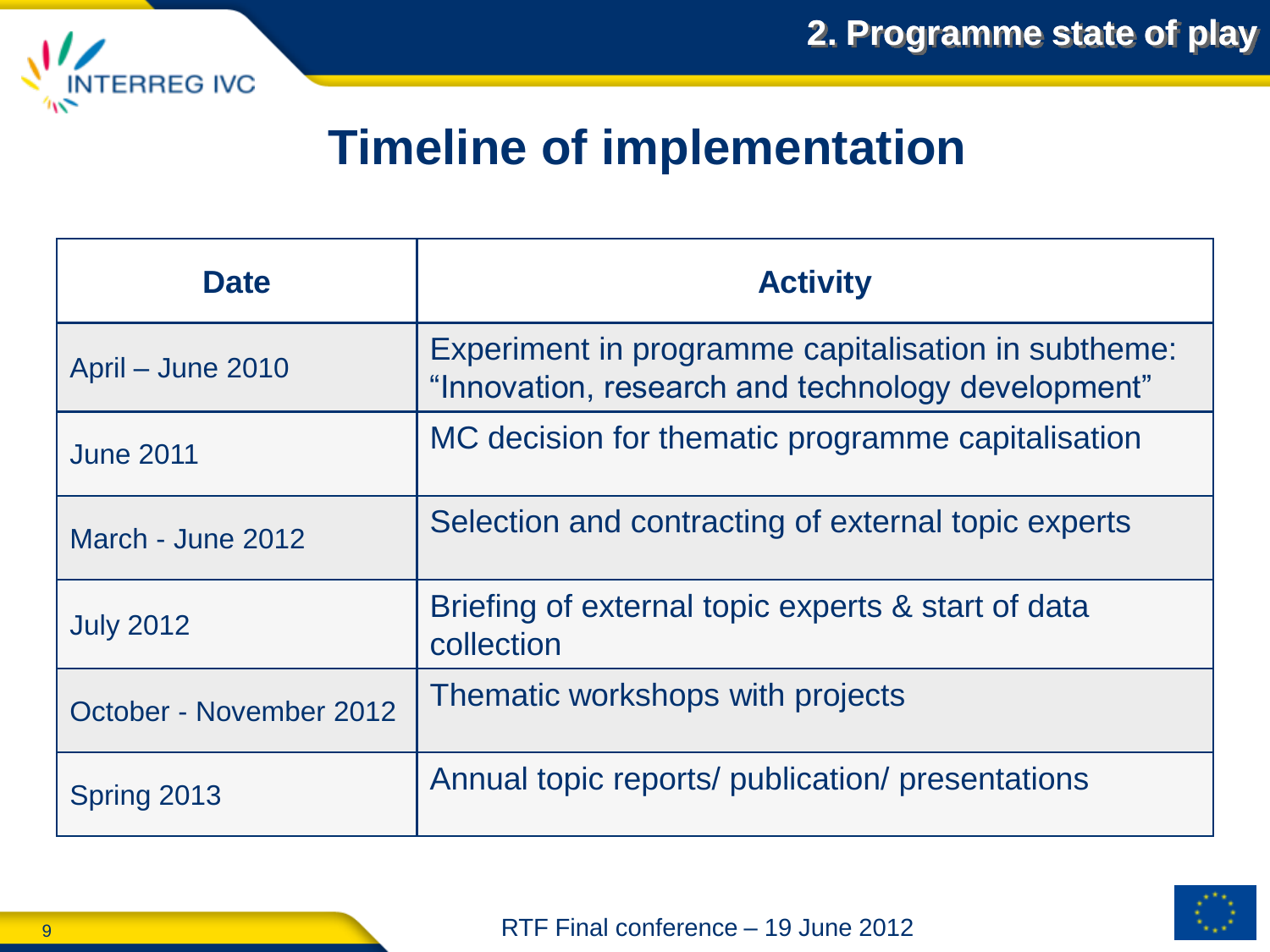



#### **First programme achievements**

## Good practices transferred

**2,675** good practices identified



#### **110** successfully transferred

*(Data up to 30/06/2011)*



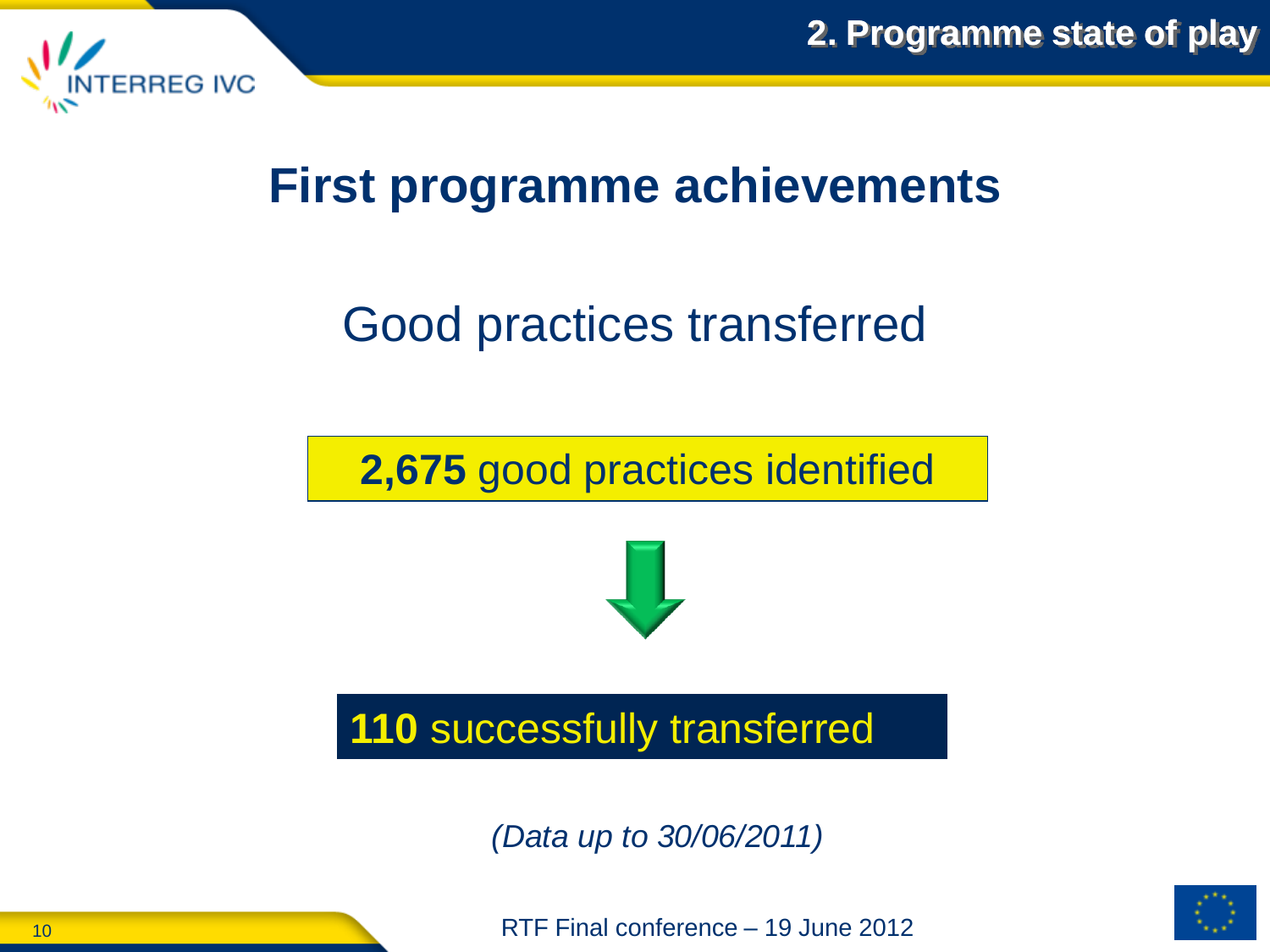

#### **First programme achievements**

#### Already **102** national/ regional/ local policies improved:

**Priority 1 67** policies improved

**Priority 2 35** policies improved

#### Programme overall objective: *"Improvement of regional and local policies"*

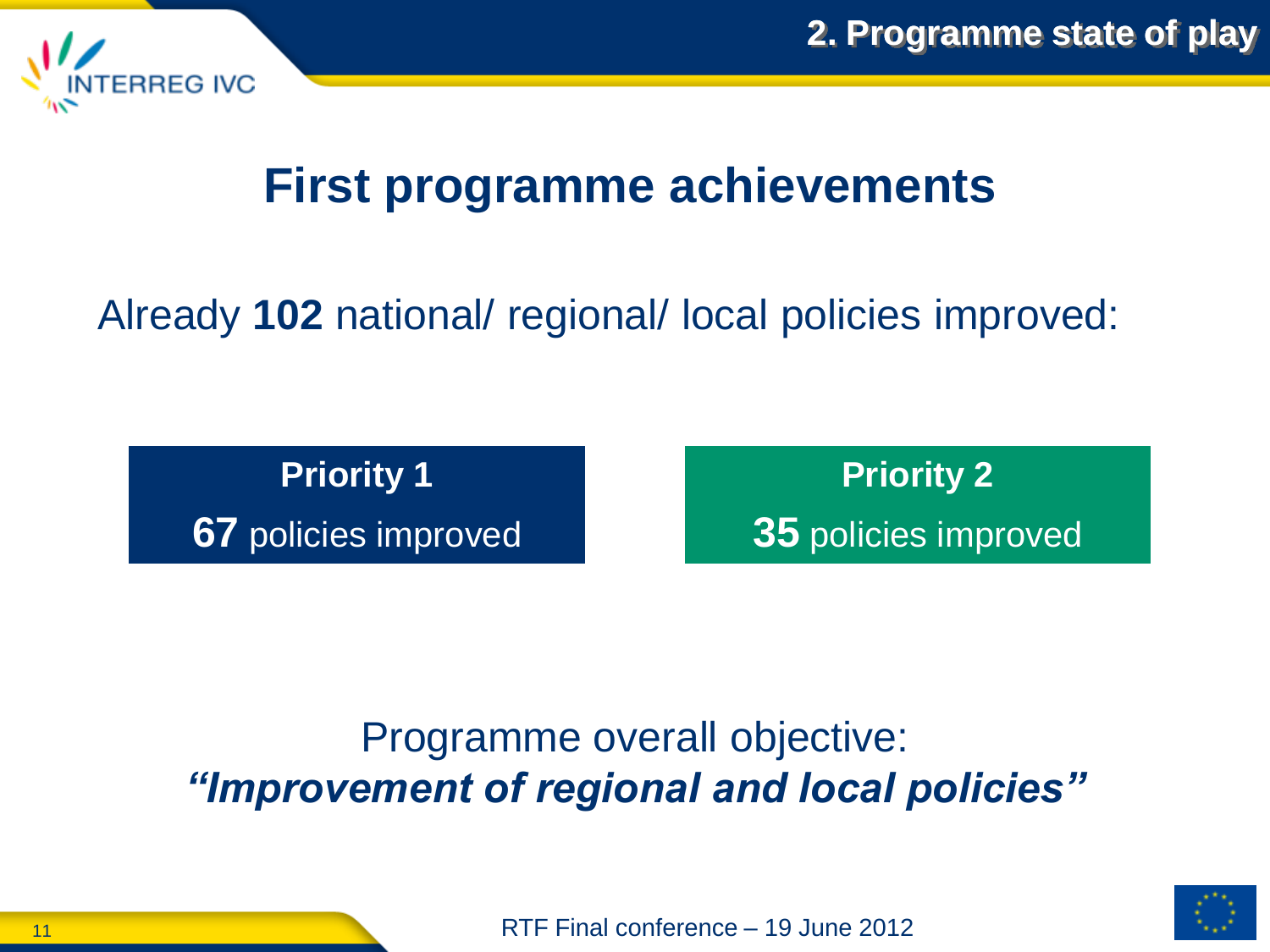



## **Telemedicine services**

- unique focus within **IVC**
- included in the capitalisation topic "demographic change"

#### Healthcare & telemedicine topic in other IVC projects:

- − PEOPLE (TCares) − DLA
- − DART
- − IMMODI
- − *Health4Growth*
- − *CASA*



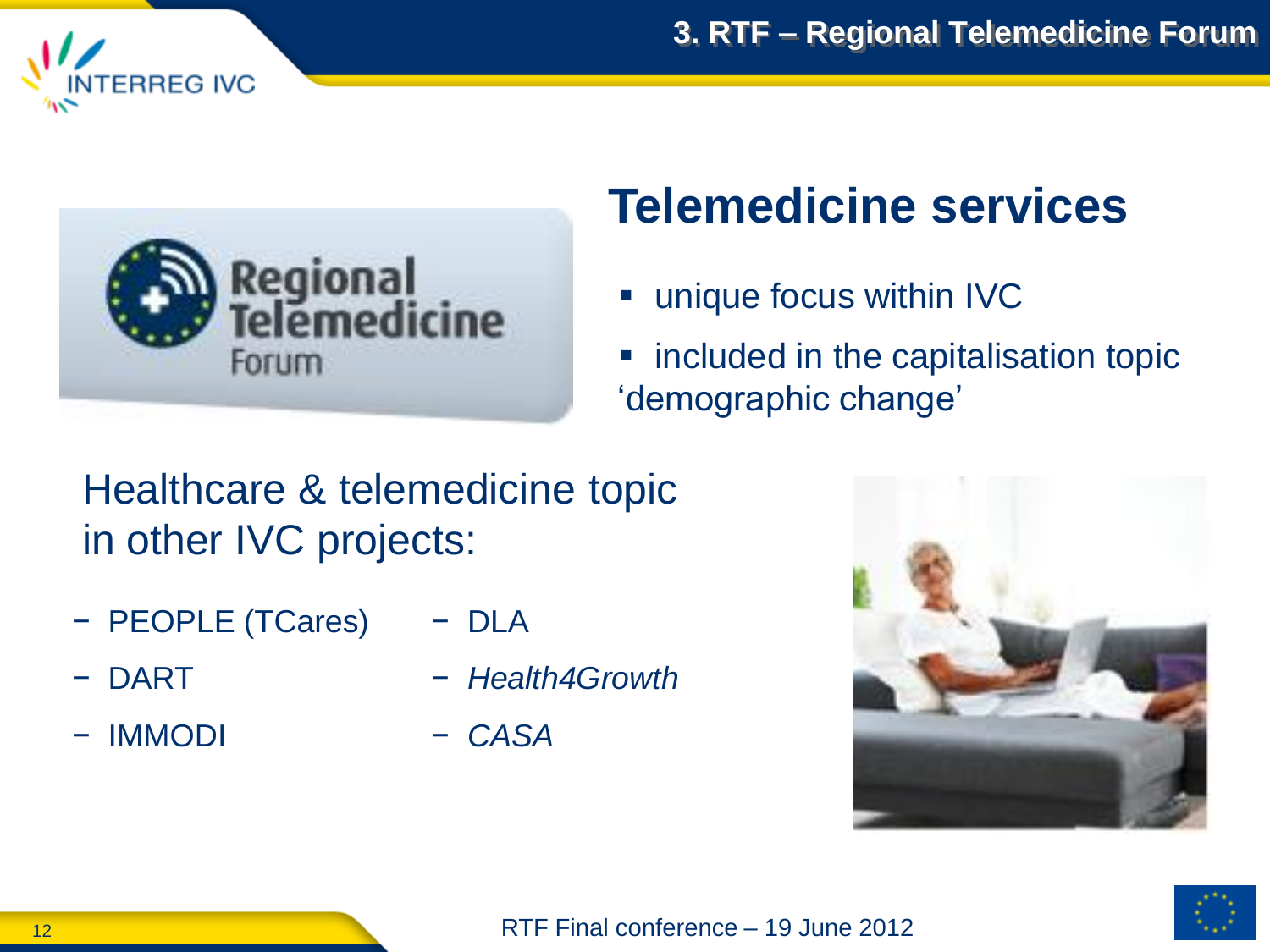**3. RTF – Regional Telemedicine Forum**







Forum

#### **A partnership of clear interest**

- 5 out 9 partners public authorities
	- − the policy relevance of the other

partners is also demonstrated

- **Partners from 9 Member States** 
	- − representing all corners of Europe
	- − including 2 new Member States
		- (Estonia, Poland)

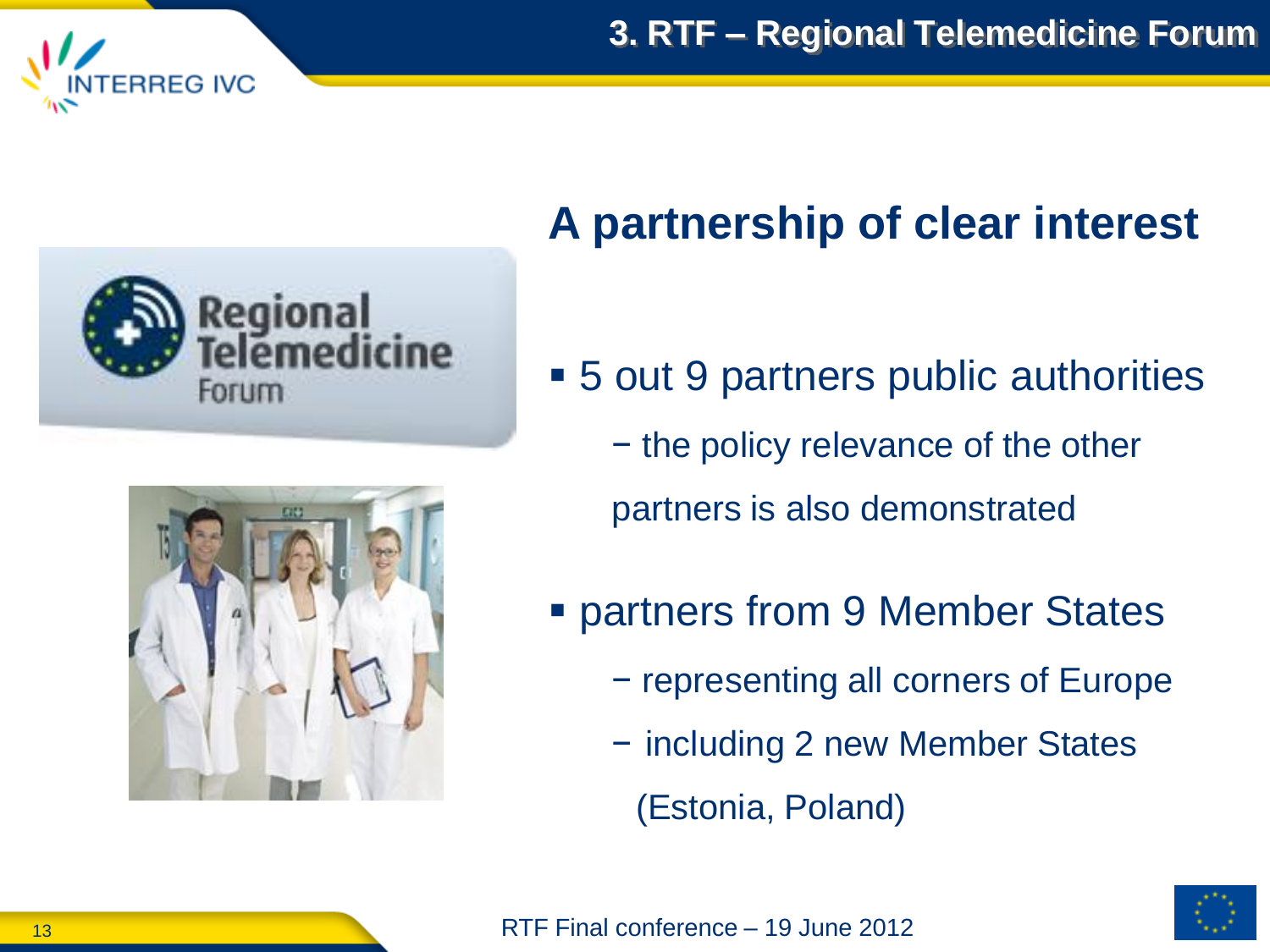





#### **Results achieved so far**

(based on PR4)

- 26 staff members with increased capacity
- 5 good practices transferred (out of 20 identified)
	- to ES, SE, FR, DK and IT
- 1 policy improved (Scotland)
- 2 spin-offs

e-Medic (IVA project) – Estonia Cooperation among PL & EE health clusters

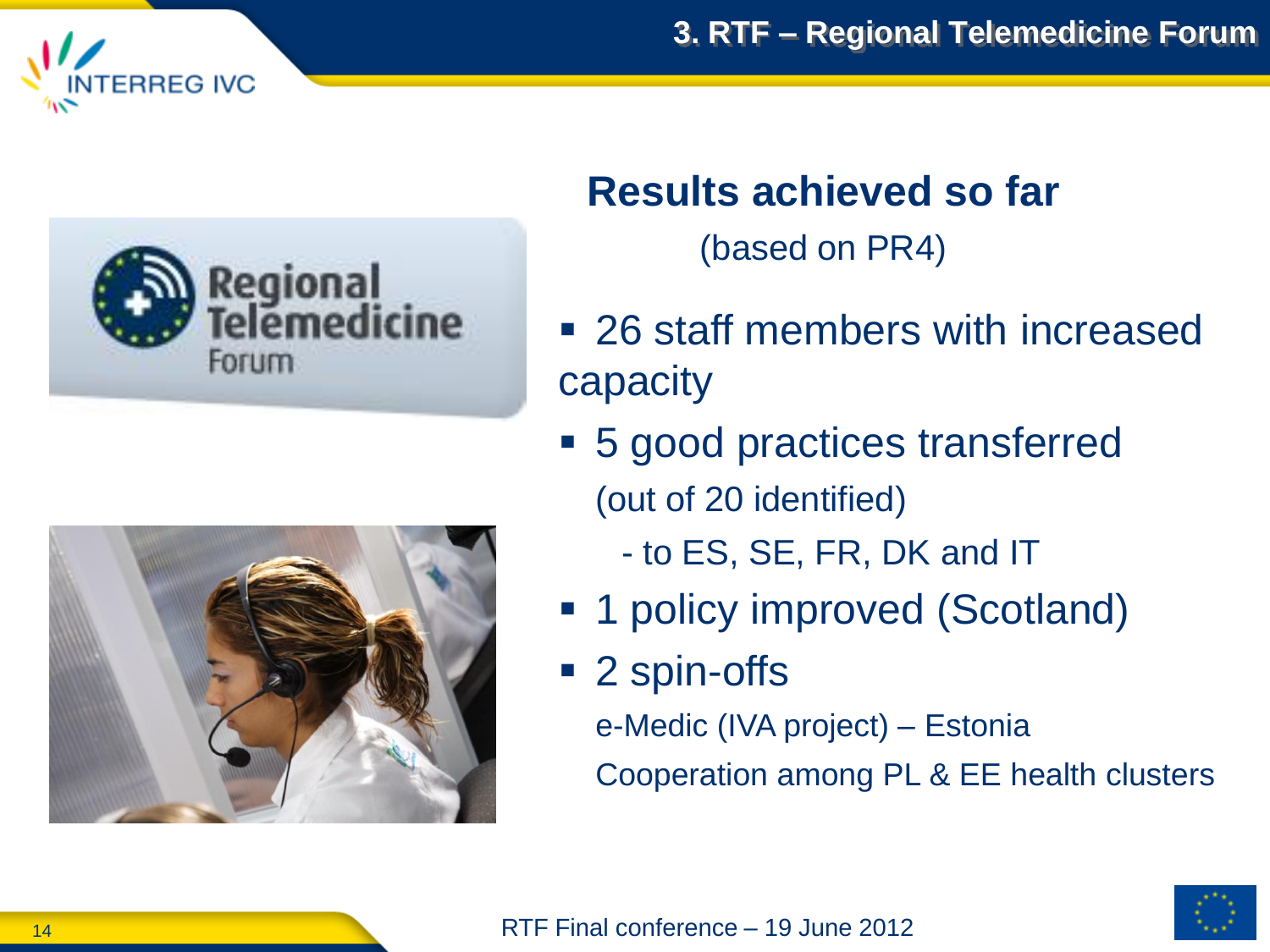

## **Framework for the future: the EU2020 strategy**

| 3 priorities              | <b>7 « flagship » initiatives</b>                                                   |
|---------------------------|-------------------------------------------------------------------------------------|
| <b>Smart growth</b>       | <b>Innovation Union</b><br>Youth on the move<br><b>A digital Agenda for Europe</b>  |
| <b>Sustainable growth</b> | <b>Resource efficient Europe</b><br>An Industrial Policy for the globalisation area |
| <b>Inclusive growth</b>   | An agenda for new skills and jobs<br>European Platform against poverty              |

**11 'thematic objectives' / 'investment priorities'**

in the general and ERDF draft regulations

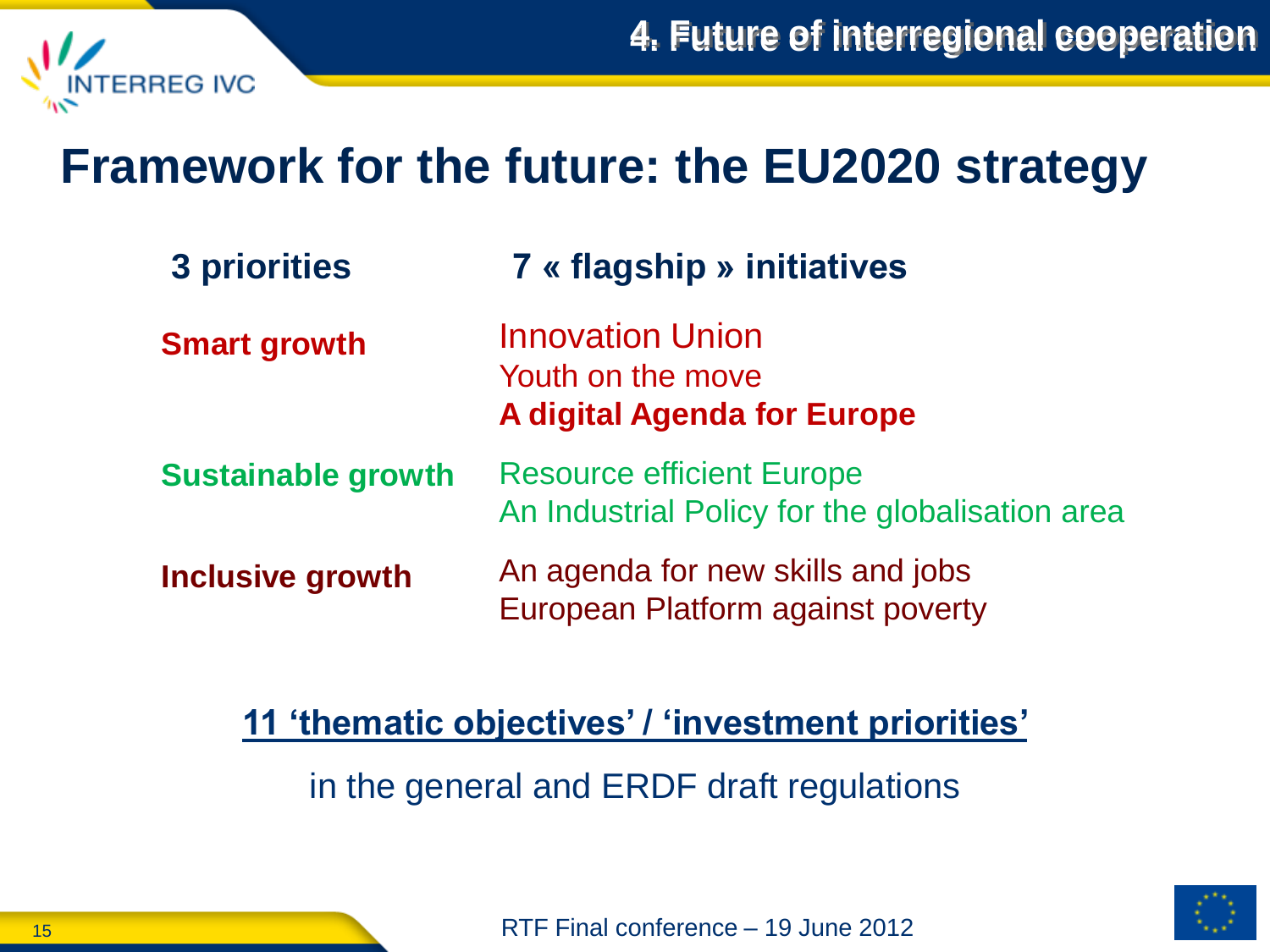

## **Three options for the next programme**

A/ Improved integrated programme (IVC-like) No revolution INTERREG philosophy kept (based on projects)

B/ Support programme to Regional Operational Programmes (ROPs) A fundamental change Idea of strategic learning platforms

C/ Combination of A and B